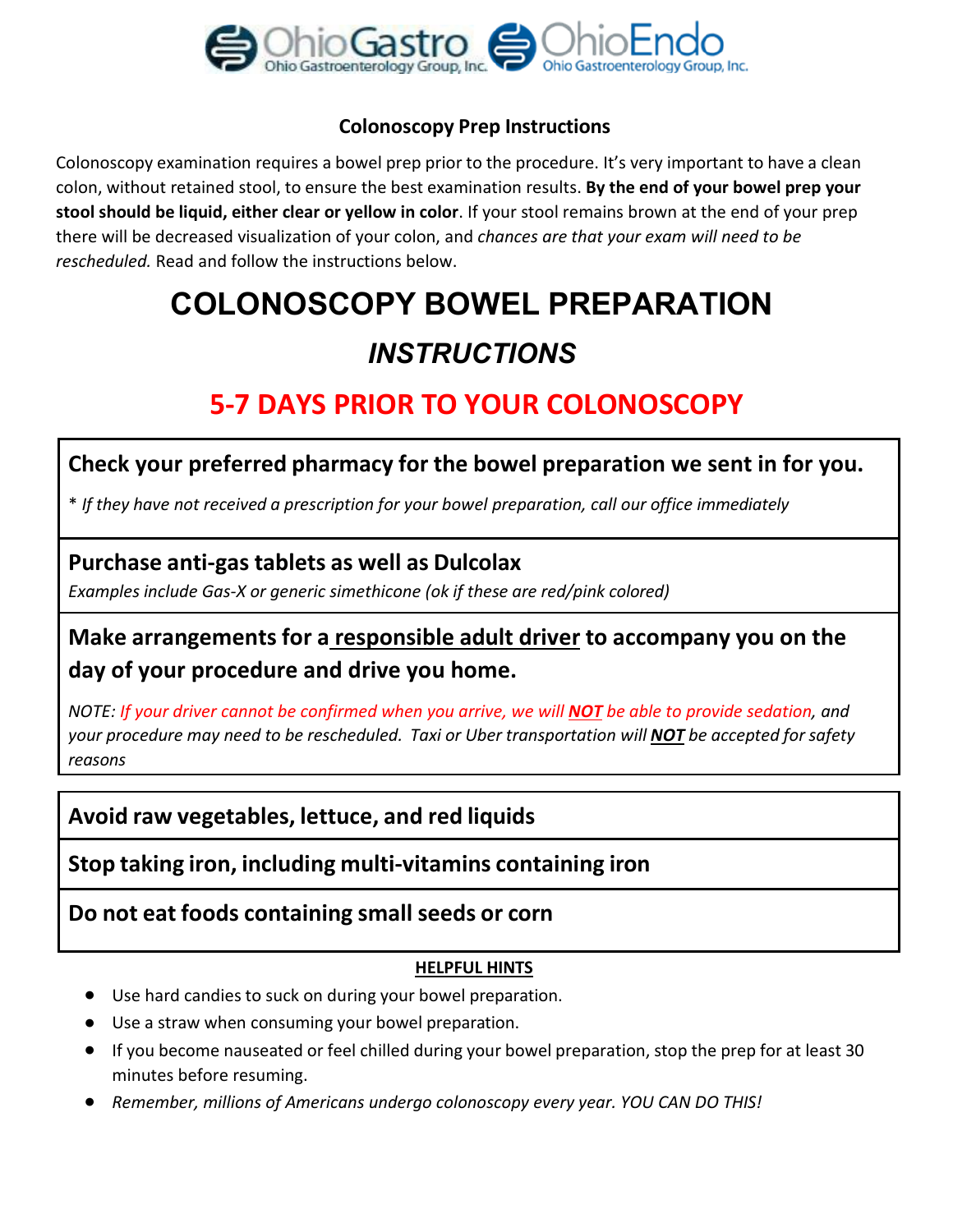

# **Clear liquid diet all day!**

*Examples of clear liquids include water, chicken broth, apple or white grape juice, sport drinks, popsicles, Jell-O, coffee, tea, and soft drinks. Please avoid red liquids*

# **Stay hydrated! Very Important!**

*Drink at least one liter of water before starting your bowel preparation*

# **Confirm your responsible adult driver for procedure day**

We prefer your driver stay in the area during the procedure and be available at time of discharge to *hear all instructions (expected duration from check-in: 2-3 hours)*

# **4:00PM - Take two Dulcolax laxative tablets**

# **5:00PM - Begin prescribed bowel preparation**

*See attached detailed instructions of your prescribed prep formula if provided instructions differ from those on your bottle, use the Ohio Gastro Instructions*

## **9:00PM - Take two anti-gas tablets**

### **Hydrate, Hydrate, Hydrate!**

*Continue to drink clear liquids all evening until bed*

# **DAY OF YOUR COLONOSCOPY**

## **3 – 4 hours prior to procedure time**

*Take 2 anti-gas tablets*

### **At least 4 hours before your procedure time**

*start the second half of your bowel prep formula*

**At least** 2 hours **before your procedure time** *Take your regularly scheduled medications with only sips of water*

# **Continue to hydrate until 2 hours before your arrival time and then STOP!**

## **Do NOT:**

-take fiber supplements (Metamucil, Benefiber, Fibersure, etc.)

-take antacids (Maalox, Pepto Bismol, Mylanta, etc.)

-use creamer in your coffee

-take any pain medications or use marijuana

-chew gum, hard candy, or lozenges (Less than 2 hours from your scheduled procedure)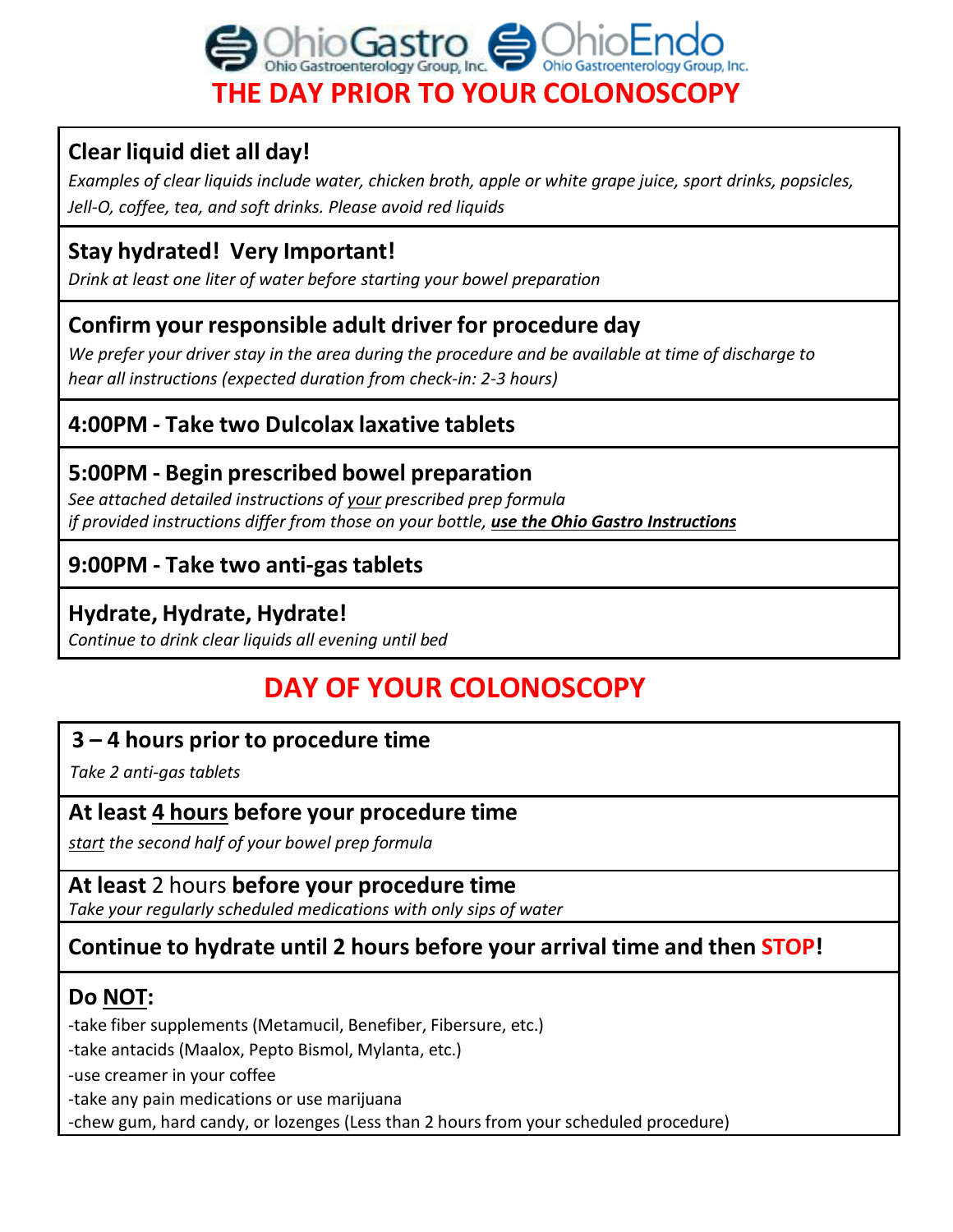

### **For the 2 hours before your procedure time: Absolutely NOTHING by mouth!!**

*Your procedure WILL BE DELAYED OR CANCELLED if you eat or drink anything during this time (this includes use of a drinking fountain)*

### **1 Hour before your procedure time: ARRIVE**

*Do not forget your insurance card and photo ID Leave valuables at home.*

#### **SPECIAL INSTRUCTIONS FOR PATIENTS TO WHICH THE FOLLOWING APPLIES**

#### **Heart Defibrillators or Central Venous Access Devices**:

● Please call our office immediately to inform the office staff if you have a heart defibrillator or central venous access device. If so, your procedure will need to be scheduled at the hospital setting

#### **Blood thinners** (examples include Coumadin, Plavix, Eliquis, Xarelto, etc.):

- We do NOT routinely stop these medications before colonoscopy examination.
- In most cases, removal of small polyps and biopsies can be safely done while taking blood thinners.
- Your colonoscopy examination may need to be repeated if a large polyp is found while taking blood thinners.

#### **Diabetes:**

- *Please call your primary care doctor to inform them that you are having a colonoscopy examination and ask for instructions if your diabetic medication doses need to be adjusted during your colonoscopy examination preparation and procedure day.*
- Remember to check your blood sugars frequently throughout the day *before* your colonoscopy procedure and on the day of your colonoscopy procedure.

#### **QUESTIONS**

- Visit our website**: [www.ohiogastro.com](http://www.ohiogastro.com/)**
- Call our office during regular business hours (8am to 430pm) at 614-754-5500